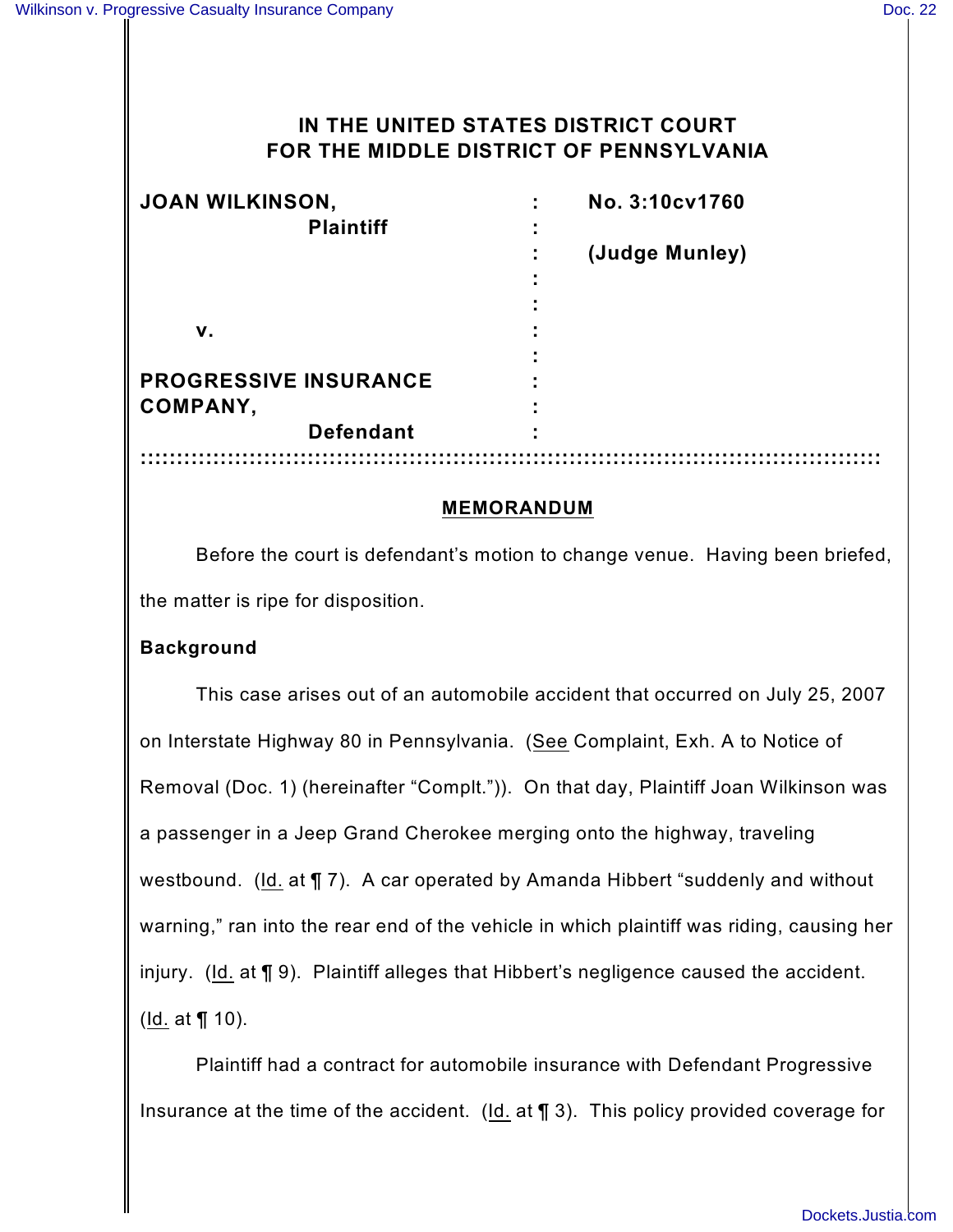uninsured and underinsured motorist benefits. (Id.). Plaintiff alleges that at the time of the accident Hibbert was operating an underinsured vehicle, as defined by the policy. (Id. at ¶ 17). Plaintiff notified defendant and made a claim for underinsured benefits on her policy. (Id. at  $\P$  19). Defendant has not paid this claim. (Id. at  $\P$  20). Plaintiff therefore alleges a breach of contract against defendant and seeks damages. (Id. at  $\P$  21).

Plaintiff filed her complaint in the Court of Common Pleas of Lackawanna County, Pennsylvania. Defendant, citing diversity jurisdiction, removed the case to this court. (See Notice of Removal (Doc. 1)). Defendant then filed the instant motion to transfer the case to the United States District Court for the District of Connecticut. The parties briefed the motion, bringing the case to its present posture. **Jurisdiction**

The court has jurisdiction pursuant to 28 U.S.C. § 1332. Plaintiff is a Connecticut citizen. Defendant is an Ohio corporation with its principal place of business in that state. The amount in controversy exceeds \$75,000.

## **Discussion**

Defendant seeks to have the court transfer venue to the United States District Court for the District of Connecticut. Defendant argues that plaintiff was a resident of Connecticut at the time the accident occurred, and that she remains a Connecticut resident today. The defendant also points out that the parties agree the law of Connecticut should apply to the case, and that the contract of insurance at issue was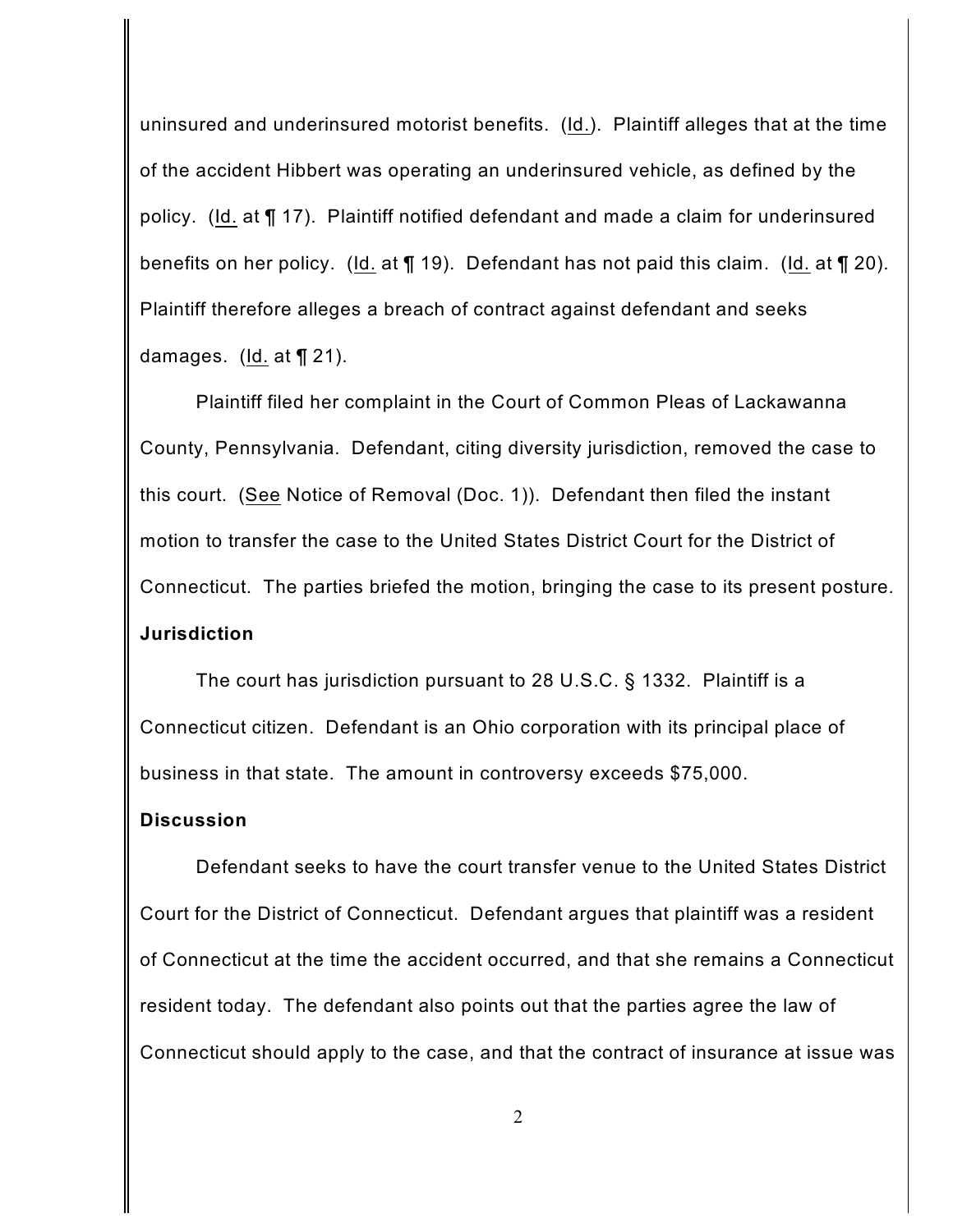executed and delivered in that state. Moreover, at issue in the case will be plaintiff's medical records, and these records are all in the hands of Connecticut doctors. Since the case could have been brought in Connecticut, the issues will be decided using Connecticut law, and much of the evidence at issue in the case is located in Connecticut, venue should be in that state.

Defendant brings this motion pursuant to 28 U.S. §1404(a). That provision reads: "For the convenience of parties and witnesses, in the interest of justice, a district court may transfer any civil action to any other district or division where it might have been brought." 28 U.S.C. § 1404(a). "The burden of establishing the need for transfer . . . rests with the movant." Jumara v. State Farm Ins. Co., 55 F.3d 873, 879 (3d Cir. 1995). Courts consider a variety of factors in determining the proper forum, and "[w]hile there is no definitive formula or list of the factors to consider . . . courts have considered many variants of the private and public interests protected by the language of § 1404(a). " Id. Still, "[w]hether to transfer a case is generally committed to the discretion of the district courts." In re United States, 273 F.3d 380, 387 (3d Cir. 1995). Of course, "a plaintiff's choice of proper forum is a paramount consideration in any determination of a transfer request, and that choice . . . 'should not be lightly disturbed.'" Shutte v. Armco Steel Corp., 431 F.2d 22, 25 (3d Cir. 1970) (quoting Ungrund v. Cunningham Brothers, Inc., 300 F.Supp. 270, 272 (S.D. Ill. 1969)). Thus, "'a transfer should not be liberally granted.'" Id. (quoting Handlos v. Litton Industries, Inc., 304 F.Supp. 347, 352 (E.D. Wis. 1969)). As such,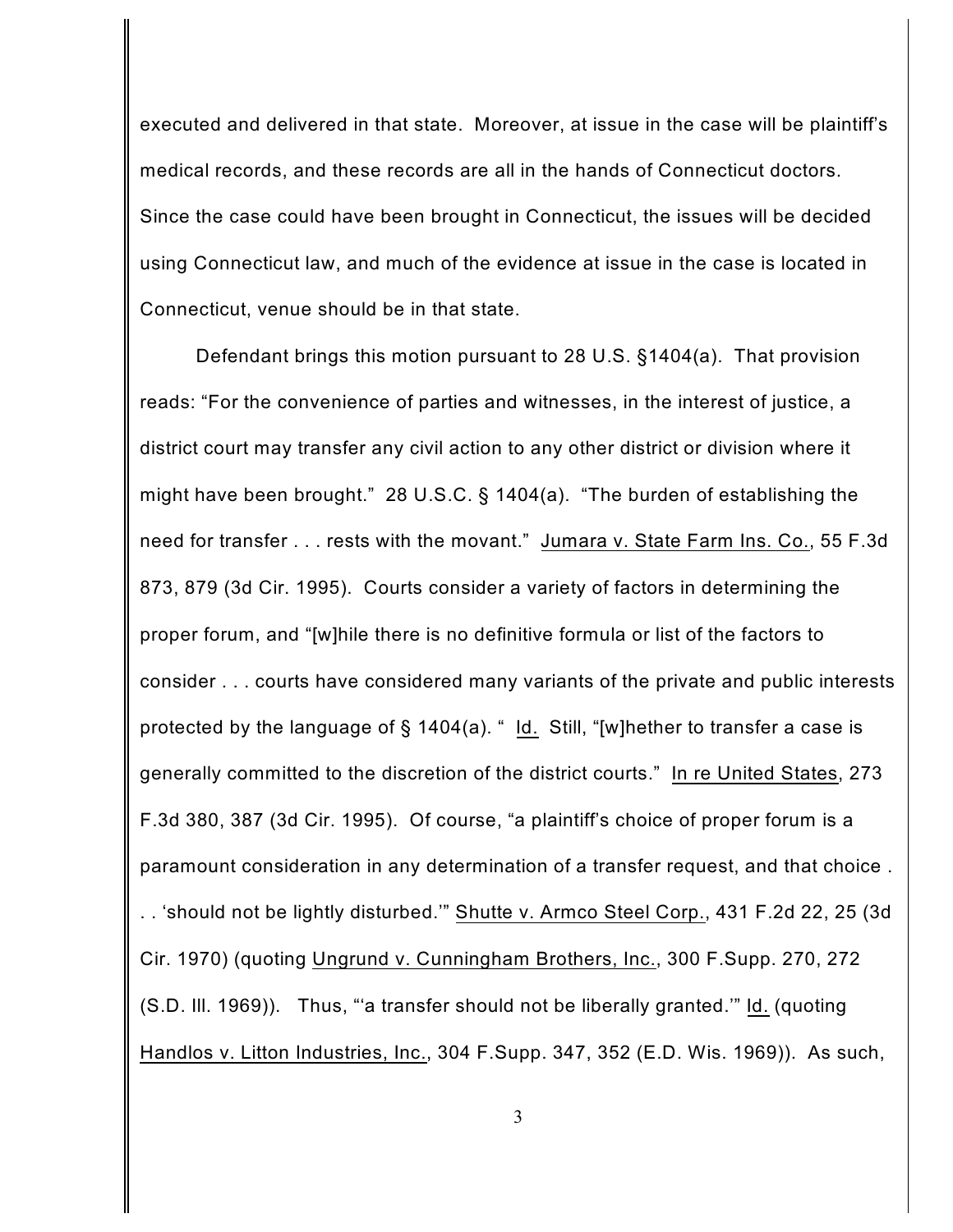"'unless the balance of convenience of the parties is *strongly* in favor of defendant, the plaintiff's choice of forum should prevail.'" Id. (quoting Owatonna Manufacturing Company v. Melroe Company, 301 F.Supp. 1296, 1307 (D. Minn. 1969)).

The parties agree that a variety of factors articulated by the Third Circuit Court of Appeals apply to this case. The "private factors" to be weighed are: "plaintiff's forum preference"; "defendant's preference"; "the convenience of the parties as indicated by their relative physical and financial consideration"; "the convenience of the witnesses–but only to the extent that the witnesses may actually be unavailable for trial in one of the fora"; and the location of books and records (similarly limited to the extent that files could not be produced in the alternative forum.)" Jumara, 55 F.3d at 879. The "public factors" are "the enforceability of the judgment"; "practical considerations that could make the trial easy, expeditious, or inexpensive"; "the relative administrative difficultly in the two fora resulting from court congestion"; "the local interest in deciding local controversies at home"; the public policies of the fora"; "and the familiarity of the trial judge with the applicable state law in diversity cases." Id. at 879-880.

Defendant, which has the burden of proof as to why transfer is necessary, points to several factors supporting such action. First, defendant argues that the court need not provide deference to plaintiff's choice of venue because Connecticut,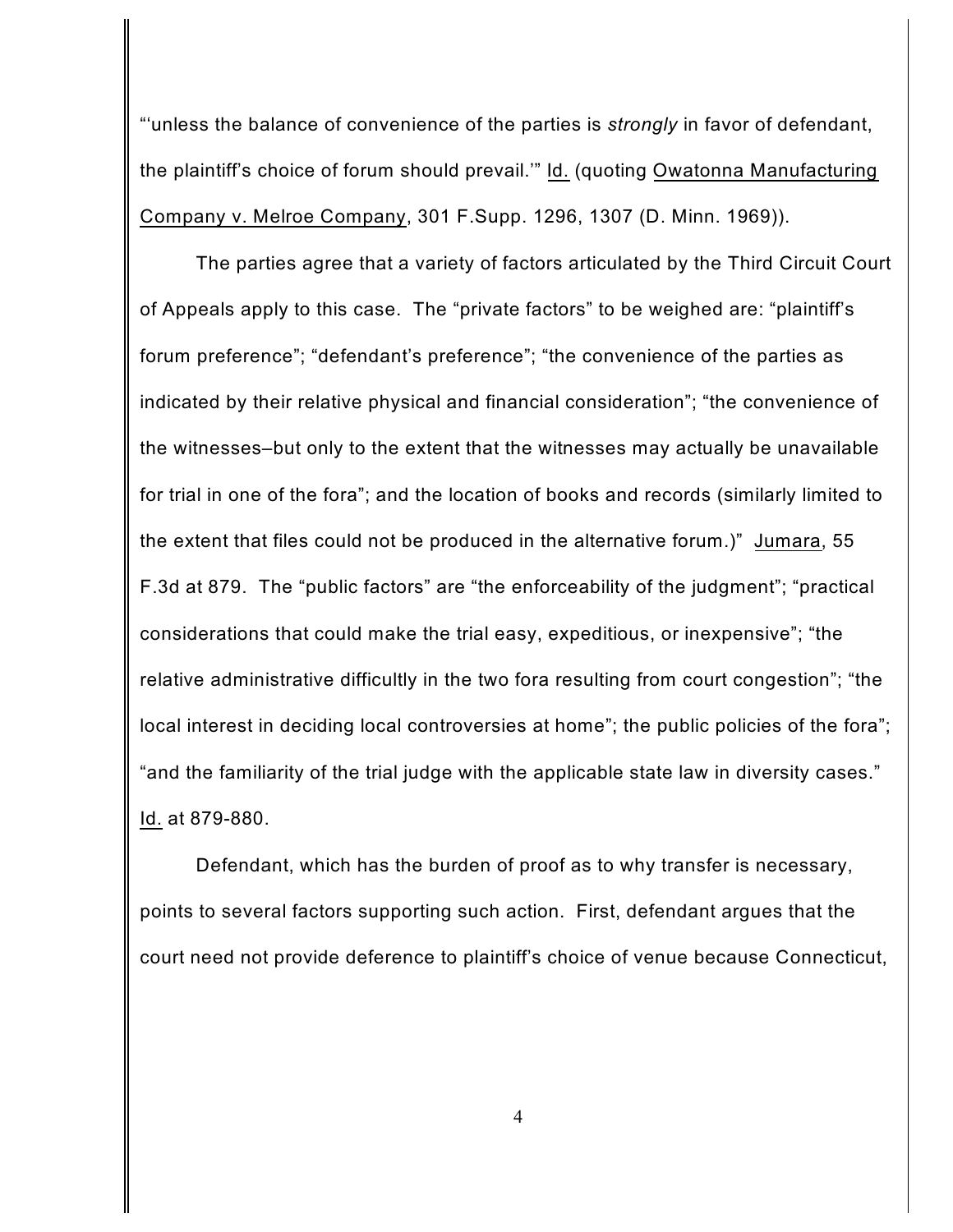not Pennsylvania, is her "home forum."<sup>1</sup> Because the case here is a contract dispute, the operative facts of the lawsuit occurred outside Pennsylvania, and deference to plaintiff's choice is even less persuasive. Second, plaintiff argues that the convenience of the parties would be served by transferring the case to Connecticut. Plaintiff herself resides and is employed in Connecticut. She suffered another automobile accident eight months after the accident at issue here, and the medical treatment she received was in Connecticut. Like all of the doctors who treated plaintiff for her injuries in the accident at issue in this case, all the medical personnel who treated plaintiff for the second injury are in Connecticut. Finally, defendant cites one of the "public" reasons for transferring litigation, arguing that

<sup>&</sup>lt;sup>1</sup>Defendant cites to Lony v. E.I. DuPont de Nemours & Co., 886 F.2d 628, 634 (3d Cir. 1989), where the court reviewed the district court's dismissal of a lawsuit by a German manufacturer against an American chemical company on *forum non conveniens* grounds. The district court had granted defendant's motion contingent on the willingness of West German courts to entertain plaintiff's claims. Id. at 631. The Court of Appeals found that the district court erred in not explaining properly why it had disregarded plaintiff's choice of forum, particularly since "[t]he foreign plaintiff is suing the defendant in the latter's home forum where the latter's corporate headquarters, headquarters of the division in question, and research laboratories are located. That in itself has considerable weight in showing that the plaintiff's choice was based on convenience." Id. at 634. As the court earlier explained, however, "[o]rdinarily, great deference is accorded a plaintiff's choice of forum, but the amount of deference due is less when the plaintiff is foreign." Id. at 633. Still, "[b]ecause the reason for giving a foreign plaintiff's choice less deference is not xenophobia, but merely a reluctance to assume that the choice is a convenient one, that reluctance can readily be overcome by a strong showing of convenience." Id. at 634. The court finds this case largely inapposite to the matter at issue here. While this case surely underlines the idea that the first consideration of the court should be the relative convenience of the parties involved, the facts of the case provide two reasons not to accord the holding much weight here. First, the case deals with dismissal for *forum non conveniens*, not transfer to another jurisdiction. Second, the language used by the Court of Appeals is clearly used to address a situation where the plaintiff is actually foreign, not just a person residing in a jurisdiction where the court is not located.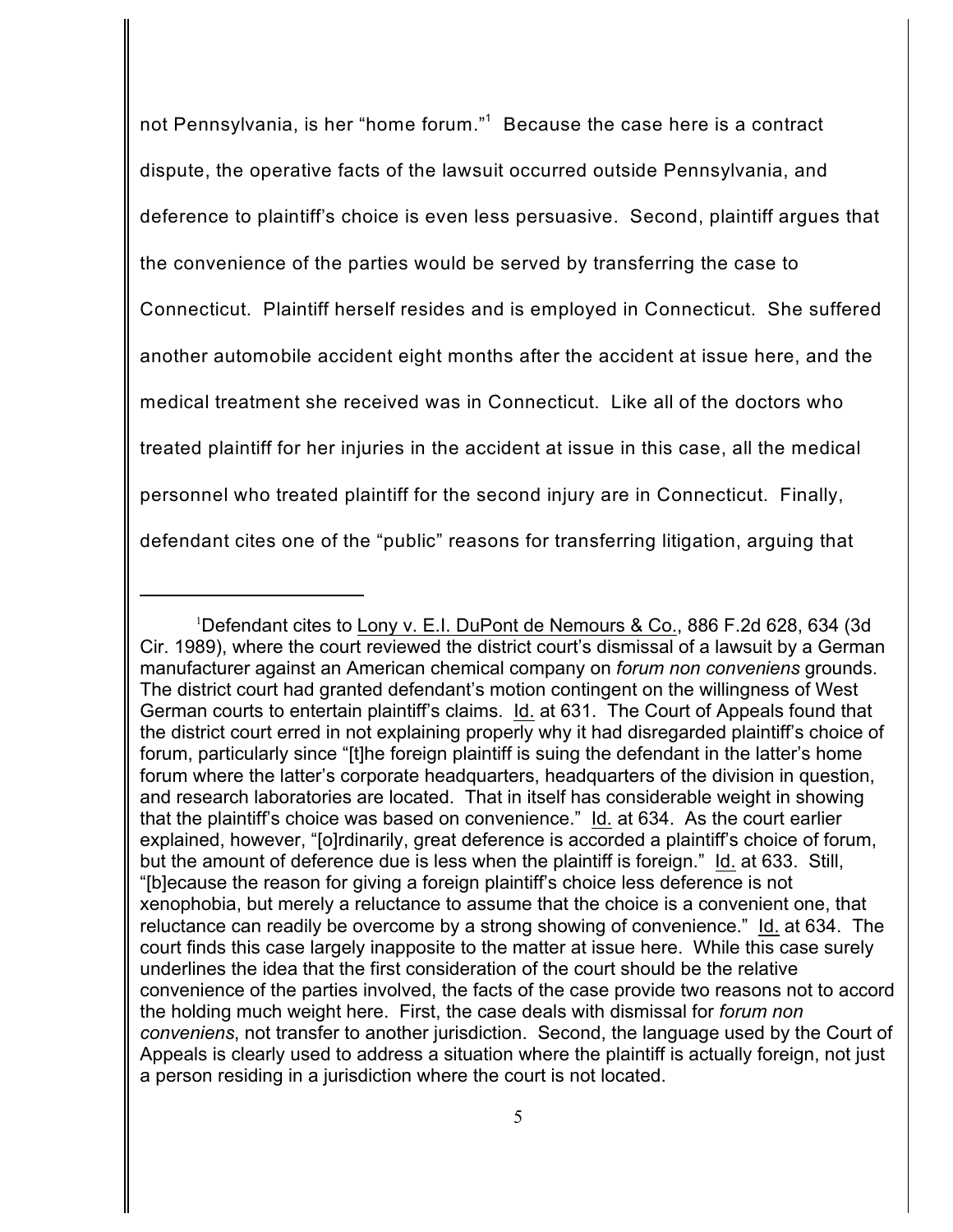Connecticut law will govern the case. A judge in Connecticut, therefore, will be better equipped to handle any legal questions that arise in this matter.

Plaintiff responds by insisting that her choice of forum should remain paramount, and that she chose Pennsylvania as the forum, even though she lives and works in Connecticut. She also points out that the accident that gave rise to the suit took place in Pennsylvania, and that the facts of this accident are at issue. Plaintiff argues as well that the convenience of the parties favors proceeding with this action in Pennsylvania. Plaintiff has already submitted to a deposition in Pennsylvania on a related matter, and defendant has access to this deposition. The only depositions which need to be taken in the case are the depositions of plaintiff's doctors, and they would generally be taken in Connecticut, whether venue for the actual trial were in Pennsylvania or Connecticut. The plaintiff's medical records have already been provided the defendant. Since those doctors could testify through deposition at trial, they would not be inconvenienced by a Pennsylvania venue. The only witnesses who will testify at trial besides the plaintiff live in Pennsylvania. In terms of the public interest, the plaintiff disputes defendant's claim that Connecticut law will govern the analysis here.

The court will deny the defendant's motion. The court first notes that defendant has not articulated a reason why it prefers the Connecticut forum. Defendant is a large insurance company, headquartered in Ohio, and certainly capable of providing the funds necessary to defend its interests in any jurisdiction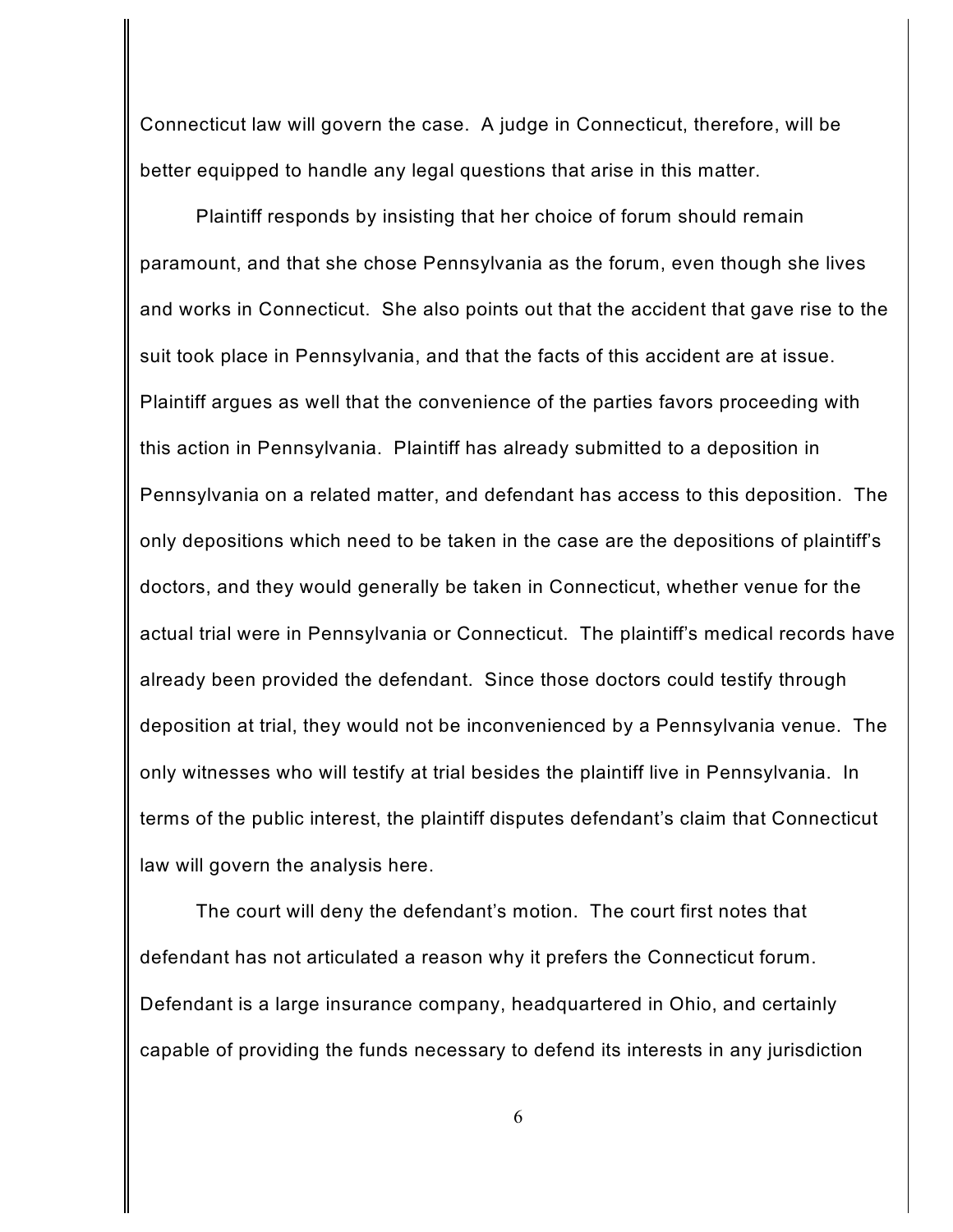where it operates. Defendant does not contend that trying the case in this jurisdiction will inconvenience the company in any way. Instead, defendant contends that plaintiff will be inconvenienced by having to travel from Connecticut to Pennsylvania to litigate the case. While the court appreciates defendant's concern for plaintiff's time, the court affords more weight to plaintiff's own representations about her forum preference and her willingness to litigate the case in this jurisdiction. Since plaintiff's forum preference is "paramount," and the defendant has not articulated any reasons why it will be inconvenienced–much less prejudiced–by litigating the case in the Middle District of Pennsylvania, the court rejects defendant's reasoning on this point. The court is also persuaded that the other witnesses will not be inconvenienced by siting this case in Pennsylvania. The court accepts plaintiff's representations that at trial, no witnesses from outside Pennsylvania will be called and that medical witnesses can testify by deposition at trial, if necessary. In terms of depositions of doctors, the court agrees with plaintiff that such depositions will occur in Connecticut, wherever the trial occurs. In terms of the "public" concern raised by the defendant, the court concludes that it will suffer no great inconvenience whether it has to use Pennsylvania or Connecticut law in interpreting a contract.

## **Conclusion**

For the reasons stated above, the court will deny the defendant's motion to transfer venue. An appropriate order follows.